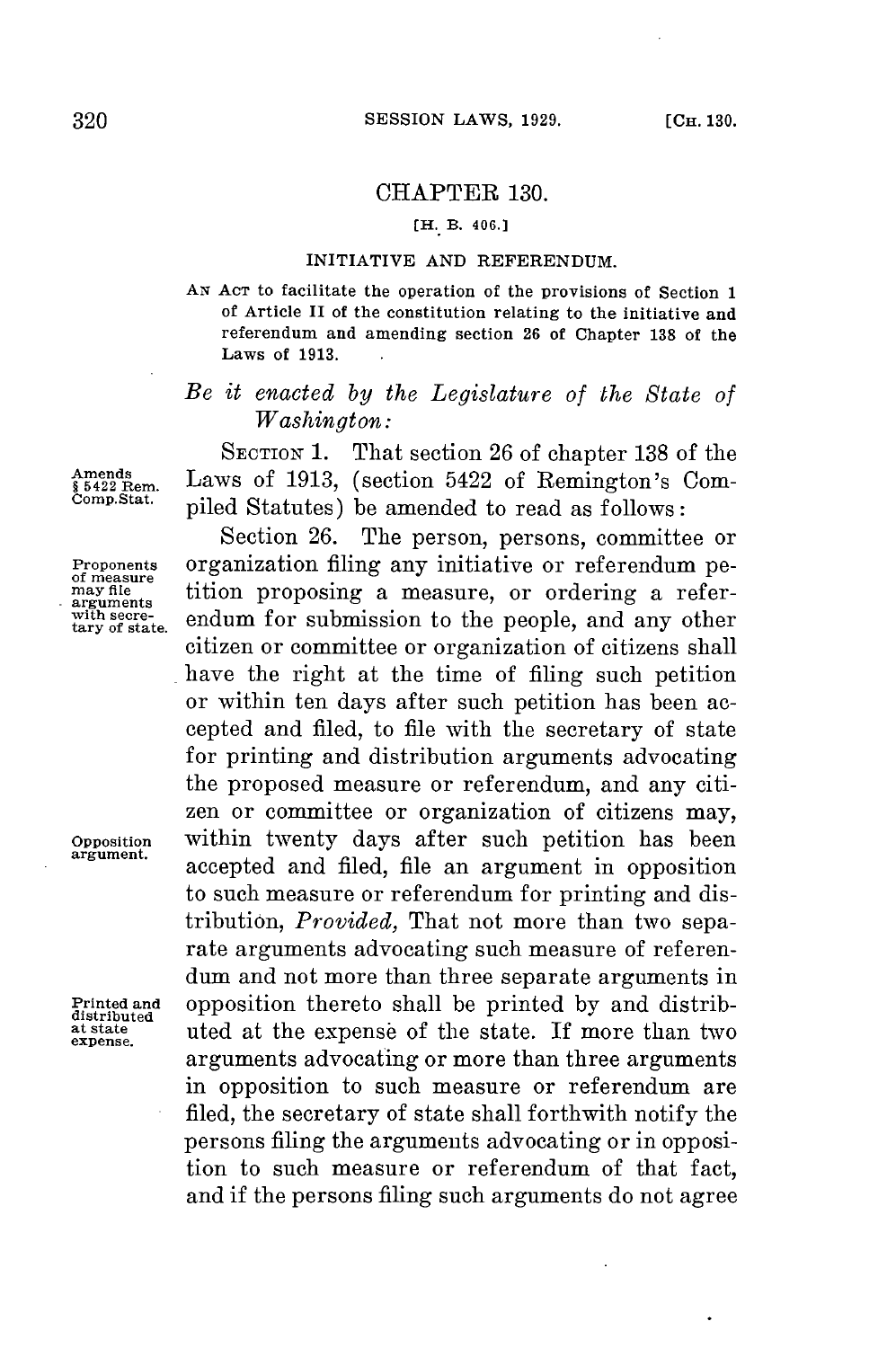**-11**

among themselves within thirty days after the acceptance and filing of such petition as to which of said arguments shall be printed **by** the state, the secretary of state shall select for printing, binding and distribution, in addition to the argument advocating such measure filed **by** the persons proposing the same, one additional argument, and shall select three arguments in opposition to such measure, to be printed **by** the state. In making such selections the secretary of state shall select the argument advocat- **Selection of** ing and the three arguments in opposition to the **by secre**measure which he shall consider the strongest, taking into account the arguments proposed and the form in which they are presented. If in the opinion of the secretary of state any argument **for** or against a measure offered **for** filing contain any obscene, vulgar, profane, scandalous, libelous, defamatory or treasonable matter or any language tending to provoke crime or a breach of the peace, or any language or matter the circulation of which through the mails is prohibited **by** any act of congress, the see- **Refusal to file.** retary of state shall refuse to file such argument: *Provided,* That the person submitting such argument for filing may appeal to a board of censors consist- **Board of** ing of the governor, the attorney general and the superintendent of public instruction, and the decision of a majority of such board shall be final. Each such argument either for or against the measure shall not exceed two pages of the pamphlet hereinafter required to be published **by** the state and shall contain the serial designation and number of the measure and state the name of the person or organization advancing it. The person or organization filing such argument shall at the time of filing the **Deposit to** *cover cost.* same deposit with the secretary of state sufficient money, the amount to be estimated **by** the secretary of state, to cover the increased cost of paper for, the printing and binding of such argument. In the